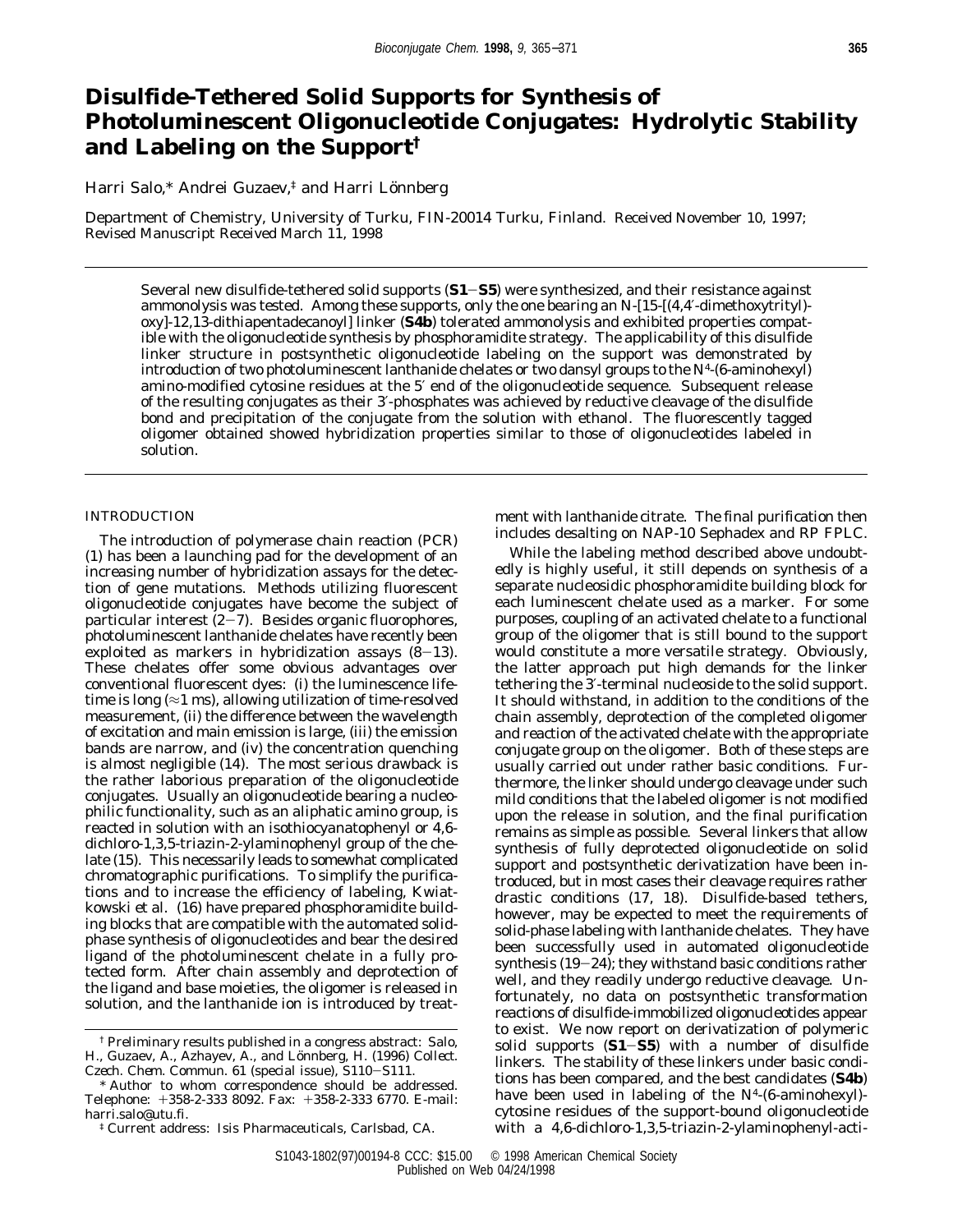**Scheme 1. General Scheme for Labeling of Oligonucleotides on the Support**



vated europium(III) chelate. The general protocol of this idea is presented in Scheme 1.

#### EXPERIMENTAL PROCEDURES

**General.** The reagents of oligonucleotide synthesis were products of Cruachem and Glen Research. The amino-modified polystyrene and Tentagel supports were from Applied Biosystems Inc. *N4*-(*N*-Trifluoroacetyl-6 aminohexyl)-2′-deoxycytidine 3′-(*N*,*N*-diisopropyl-*O*-cyanoethyl)phosphoramidite (**13**) and the photoluminescent europium chelate {2,2′,2′′,2′′′-{{4′-{4′′′-[(4,6-dichloro-1,3,5 triazin-2-yl)amino]phenyl}-2,2′:6′,2′′-terpyridine-6,6′′-diyl} bis(methylenenitrilo)}tetrakis(acetato)}europium(III) were received from the laboratory of Wallac Oy. Adsorption column chromatography was performed on Silica Gel 60 (Merck). All the other reagents were purchased from Aldrich. NMR spectra were recorded on a JEOL GX-400 spectrometer operating at 399.8 and 100.5 MHz for 1H and 13C, respectively. The oligonucleotides were analyzed by ion-exchange and RP HPLC (columns, Synchropak AX-300, 4.0 mm  $\times$  250 mm, Synchrom Inc., for the ion exchange, and Hypersil ODS  $5 \mu m$ ,  $4.0 \text{ mm} \times 250 \text{ mm}$ and Nucleosil 300-5C18, 4.0 mm  $\times$  250 mm, Macherey-Nagel, for the RP HPLC). Elemental analyses were performed on a Perkin-Elmer 2400 Series II instrument.

**2-[(4,4**′**-Dimethoxytrityl)oxy]ethyl 2-Pyridyl Disulfide (5).** Bis(2-pyridyl) disulfide (1.1 mmol, 250 mg) was dissolved in a mixture of pyridine and MeOH (10 mL, 1:99, v/v). 2-Mercaptoethanol (1.0 mmol, 72 *µ*L) was added dropwise to the stirred solution, and the mixture was left to stand at ambient temperature until no 2-mercaptoethanol could be detected by TLC. The reaction mixture was evaporated to dryness and coevaporated three times with dry pyridine. The residue (**4**) was dissolved in dry pyridine (10 mL); 4,4′-dimethoxytrityl chloride (1.1 mmol, 375 mg) was added, and the reaction mixture was left to stand overnight at ambient temperature. The reaction was stopped by adding MeOH (0.5 mL) and aqueous  $NAHCO<sub>3</sub>$  (5 mL of a 5% solution). The mixture was evaporated to an oil in vacuo, dissolved in  $CH_2Cl_2$  (40 mL), washed with water (2  $\times$  20 mL), and dried over  $Na<sub>2</sub>SO<sub>4</sub>$ . The solvent was removed in vacuo, and 5 was separated on a silica gel column (30 mm  $\times$ 

100 mm), eluting with a stepwise gradient system of  $CH_{2}$ - $Cl<sub>2</sub>$  in hexane containing 0.1% pyridine (from 75 to 100%)  $CH_2Cl_2$ ). The overall yield was 81%. <sup>1</sup>H NMR (CDCl<sub>3</sub>; *δ*, ppm): 8.41 (1H, m, Pyr H6), 7.68 (1H, m, Pyr H4), 7.54 (1H, m, Pyr H5), 7.43 (2H, m, DMTr), 7.32-7.15 (6H, m, DMTr), 7.04 (1H, m, Pyr H3), 6.83-6.78 (5H, m, DMTr), 3.77 (6H, s, OMe), 3.38 (2H, t,  $J^3 = 6.4$  Hz, DMTrOC**H**<sub>2</sub>), 2.94 (2H, t,  $J^3 = 6.4$  Hz, PyrSSC**H**<sub>2</sub>). TLC:  $R_f = 0.88$  (19:1 CH<sub>2</sub>Cl<sub>2</sub>/MeOH), 0.62 (49:1 CH<sub>2</sub>Cl<sub>2</sub>/ MeOH). MS: *m*/*z* at 489 (M+).

**3-[(4,4**′*-***Dimethoxytrityl)oxy]propyl 2-Pyridyl Disulfide (8).** Bis(3-hydroxypropyl) disulfide (*25*) (5.76 mmol, 1.05 g) was coevaporated with pyridine  $(3 \times 20)$ mL) and dissolved in dry pyridine (50 mL). 4,4′- Dimethoxytrityl chloride (10.2 mmol, 3.45 g) in pyridine (50 mL) was added to the stirred solution and the mixture left to stand overnight at ambient temperature. The resulting **6** was worked up as described for **5** and used without further purification. **6** (0.6 g, 0.8 mmol) was dissolved in  $CH_2Cl_2$  (10 mL), and methanolic DTT (0.8 mmol in 3 mL) was added. The reductive cleavage of **6** to **7** was followed by TLC. The reaction mixture was evaporated, dissolved in  $CH_2Cl_2$ , washed with water, dried, and concentrated to an oil. The oil was immediately added to a solution of bis(2-pyridyl) disulfide (1.6 mmol, 0.35 g) in MeOH (10 mL). After being stirred for 4 days at ambient temperature, the reaction mixture was evaporated to an oil and dissolved in a mixture of hexane and  $CH_2Cl_2$  (25:75) containing 0.1% pyridine. **8** was isolated on a silica gel column (30 mm  $\times$  100 mm), eluting with a gradient of  $CH_2Cl_2$  (75 to 100%) in hexane. The overall yield was  $40\%$ . <sup>1</sup>H NMR (CDCl<sub>3</sub>;  $\delta$ , ppm): 8.44 (1H, m, Pyr H6), 7.68 (1H, m, Pyr H4), 7.59 (1H, m, Pyr H5), 7.41 (2H, m, DMTr), 7.30-7.16 (6H, m, DMTr), 7.06 (1H, m, Pyr H3), 6.84-6.80 (5H, m, DMTr), 3.78 (6H, s, MeO), 3.14 (2H, t,  $J^3 = 7.3$  Hz, DMTrOC**H**<sub>2</sub>), 2.93 (2H, t,  $J^3 = 6.0$  Hz, PyrSSC**H**<sub>2</sub>), 1.98 (2H, q,  $J^3 = 7.3$  Hz  $CH_2CH_2CH_2$ ). TLC:  $R_f = 0.88$  (19:1 CH<sub>2</sub>Cl<sub>2</sub>/MeOH), 0.60 (49:1 CH<sub>2</sub>Cl<sub>2</sub>/MeOH). MS: *m*/*z* at 503 (M<sup>+</sup>).

**15-[(4,4**′**-Dimethoxytrityl)oxy]-12,13-dithiapentadecanoic Acid (11).** To a solution of thiolacetic acid (13 mmol, 1.0 g) in dioxane (1 mL) was added a few crystals  $(1-2$  mg) of dibenzoylperoxide. The solution was mixed with a solution of 10-undecenoic acid (6.6 mmol, 1.21 g) in dioxane (20 mL), and the mixture was stirred overnight at ambient temperature. The completeness of the reaction was checked by TLC; water (20 mL) was added, and the mixture was acidified with aqueous hydrogen chloride. Extraction with ethyl acetate  $(2 \times 30 \text{ mL})$  gave 11-acetylthioundecanoic acid (**9**) as a white solid (1.63 g, 95%). Anal.  $(C_{13}H_{24}O_3S)$ : C, H, S. <sup>1</sup>H NMR (CDCl<sub>3</sub>;  $\delta$ , ppm): 2.86 (2H, t,  $J^3 = 7.4$  Hz, SCH<sub>2</sub>CH<sub>2</sub>), 2.35 (2H, t, *<sup>J</sup>*<sup>3</sup> ) 7.4 Hz, C**H**2COOH), 2.32 (3H, s, SCOC**H**3), 1.63 (2H, q,  $J^3 = 7.4$  Hz, CH<sub>2</sub>CH<sub>2</sub>COOH), 1.56 (2H, q,  $J^3 = 7.0$  Hz, SCH<sub>2</sub>CH<sub>2</sub>), 1.31 (12H, br m, (CH<sub>2</sub>)<sub>6</sub>CH<sub>2</sub>COOH). TLC: *R*<sub>f</sub>  $= 0.60$  (1:2 EtOAc/hexane).

**9** (0.50 g, 1.9 mmol) was dissolved in 20 mL of MeOH and deacetylated with an excess of 40% aqueous methylamine (5 mL), evaporated to dryness, and dissolved in water (30 mL). The pH was adjusted to 2 with aqueous hydrogen chloride, and the deprotected 11-mercaptoundecanoic acid (10) was extracted in diethyl ether ( $3 \times 30$ ) mL) and dried with Na2SO4. From the crude **10**, a sample (0.070 g, 0.32 mmol) was then dissolved in a mixture of pyridine and MeOH (1:9, 0.9 mL) and added to a solution of **5** (0.2 g, 0.4 mmol) dissolved in a mixture of MeOH and MeCN (1:1, 5 mL), and the solution was stirred at room temperature overnight. The evaporation residue was dissolved in  $CH_2Cl_2$  (5 mL) containing 5%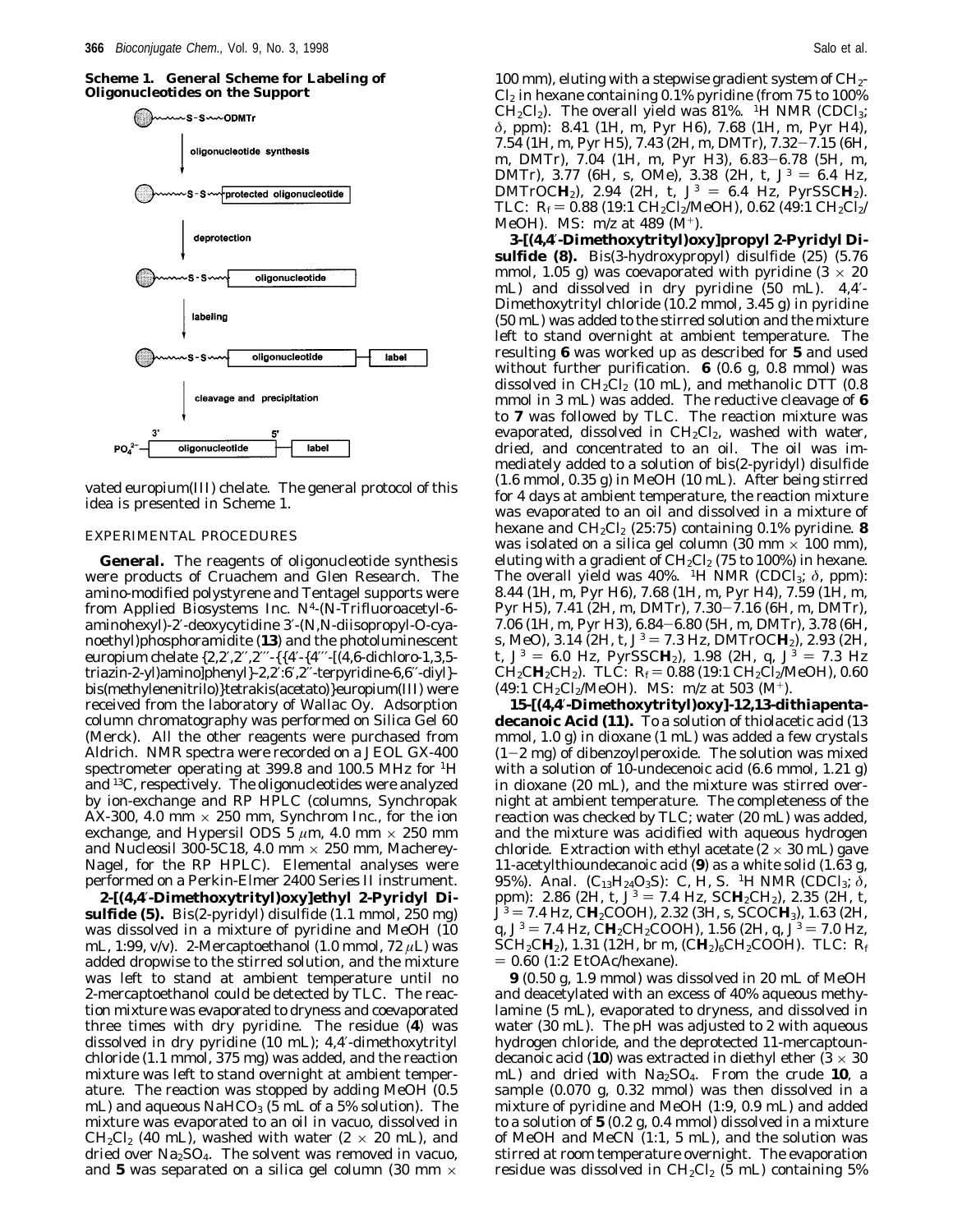$Et<sub>3</sub>N$  and fractionated on a silica gel column, using a stepwise gradient of MeOH (0 to 5%) in  $Et_3N/CH_2Cl_2(5)$ : 95) as an eluent. The yield of **11** (starting from **9**) as a triethylammonium salt was 0.15 g (72%). <sup>1</sup>H NMR-(CDCl3; *<sup>δ</sup>*, ppm): 7.46-6.78 (13H, m, DMTr), 3.79 (6H, s, OCH<sub>3</sub>), 3.35 (2H, t,  $J = 7.5$  Hz, OC**H**<sub>2</sub>CH<sub>2</sub>), 2.85 (2H, t,  $J = 6.4$  Hz, CH<sub>2</sub>CH<sub>2</sub>S), 2.56 (2H, t,  $J<sup>3</sup> = 7.7$  Hz, CH<sub>2</sub>-COO), 2.29 (2H, t,  $J^3 = 7.3$  Hz, SSCH<sub>2</sub>), 1.60 (2H, br m, SSCH<sub>2</sub>CH<sub>2</sub>), 1.25-1.40 (14 H, br m, 7  $\times$  CH<sub>2</sub>). The spectrum also exhibited signals of the triethylammonium group. TLC:  $R_f = 0.74$  (5% Et<sub>3</sub>N in 9:1 CH<sub>2</sub>Cl<sub>2</sub>/MeOH),  $R_f$  = 0.33 (5% Et<sub>3</sub>N in 19:1 CH<sub>2</sub>Cl<sub>2</sub>/MeOH).

*N***-[7-[(4,4**′**-Dimethoxytrityl)oxy]-4,5-dithiaheptanoyl] Supports (S1a**-**c).** Long-chain aminoalkyl controlled pore glass (LCAA-CPG) was treated overnight with 3% dichloroacetic acid in  $CH_2Cl_2$ , subjected to successive washings with  $CH_2Cl_2$ , 20% Et<sub>3</sub>N in MeOH, MeOH, and  $Et_2O$ , and finally dried in vacuo. Polystyrene and Tentagel supports were used as received. The supports were suspended in dry pyridine and degassed under reduced pressure (water pump). *N*-Hydroxysuccinimide (2-3 mmol) and 3,3′-dithiodipropionic acid (1-2 mmol, 20-100-fold excess with respect to the supportbound amino groups) were dissolved in pyridine, dried by coevaporation with pyridine, and dissolved again in a minimum amount of pyridine. The resulting solution was added to the suspension of the support in pyridine, and  $N$ , $N$ -diisopropylcarbodiimide  $(2-3$  mmol) and a catalytic amount of 4-(dimethylamino)pyridine were added. The suspension was shaken overnight, and the support was washed on a filter with pyridine,  $CH_2Cl_2$ , MeOH, and  $Et<sub>2</sub>O$ . The support dried in the air was suspended in methanol and degassed. DTT (0.30 g, 1.9 mmol) and 30  $\mu$ L of a 0.3 mol  $\tilde{L}^{-1}$  solution of Et<sub>3</sub>N in methanol were added, and the solution was shaken for several hours. After the mixture was washed with methanol, **5** (0.45 g) was immediately added to the suspension of the support in a mixture of MeOH and MeCN (1:1, 5 mL), and the suspension was shaken overnight. The support was washed on the filter with MeOH. The unreacted amino groups of the support (**S1a**-**c**) were finally capped by treating the support for  $3 \times 10$  min with a 1:1 mixture of solutions A and B (A is 1:1:8 acetic anhydride/2,6 lutidine/THF and B is 16:84 *N*-methylimidazole/THF). The loading of the washed and dried support was determined by the dimethoxytrityl cation assay (*26*). The loadings ranged from 8 to 33  $\mu$ mol g<sup>-1</sup>.

*N-***[8-[(4,4**′**-Dimethoxytrityl)oxy]-4,5-dithiaoctanoyl] Supports (S2a**-**c).** These supports were prepared as described for **S1a**-**<sup>c</sup>** by using **<sup>8</sup>** instead of **5**.

*N***-[16-[(4,4**′**-Dimethoxytrityl)oxy]-12,13-dithiahexadecanoyl] Supports (S5a,b).** 10-Undecenoic acid was attached to amino-modified polystyrene or Tentagel support by the *N*-hydroxysuccinimide and *N*,*N*′-diisopropylcarbodiimide assisted acylation as described above for supports **S1a**-**c**. The N-acylated support was suspended in dioxane, and thiolacetic acid diluted with dioxane (1: 1, 800  $\mu$ L) and a few crystals (1-2 mg) of dibenzoylperoxide were added. The suspension was shaken overnight, washed with dioxane, and dried on the filter. The *S*-acetyl group was removed with 1 mol  $L^{-1}$  butylamine in MeOH, and the released mercapto function was coupled with **8** and capped to give supports **S5a,b**, as described for supports **S1a**-**c**. The loading determined by the dimethoxytrityl cation assay ranged from 7 to 16  $\mu$ mol g<sup>-1</sup>.

*N-***[15-[(4,4**′**-Dimethoxytrityl)oxy]-12,13-dithiapentadecanoyl] Supports (S4a,b).** These supports were prepared as described for supports **S5a,b** by using **5** instead of **8**. The support **S4b** was also obtained in two alternative manners. First, the Tentagel support was acylated with the triethylammonium salt of **11**, according to the procedure described for supports **S1a**-**<sup>c</sup>** and capped. Second, the Tentagel support was acylated with 11-acetylthioundecanoic acid (**9**), deacetylated with 1 mol  $L^{-1}$  aqueous butylamine, reacted with 5, and capped.

*N***-[10-[(4,4**′**-Dimethoxytrityl)oxy]-7,8-dithiadecanoyl] Support (S3).** The support was prepared as described for supports **S5a,b** by using 5-hexenoic acid instead of 10-undecenoic acid and **3** instead of **7**.

**Determination of the Hydrolytic Stability of S1**- **S5.** The loading of each batch of **S1**-**S5** was determined by the dimethoxytrityl cation assay. The supports were then weighed into a synthesizer column and subjected to ammonolysis according to the protocol of manual deprotection and cleavage by a double-syringe method (*27*). The columns were kept at room temperature for 24 or 48 h. At the end of this period, the ammonia was withdrawn and the support was washed with water, aqueous MeCN, and MeCN, and dried. The dimethoxytrityl cation assay was repeated.

**Oligodeoxynucleotide Synthesis.** Supports **S4b** were used as supports in the automated oligonucleotide synthesis. The protected oligonucleotides were assembled on an Applied Biosystems 392 DNA synthesizer in 0.2 and 1.0  $\mu$ mol scales, using the standard phosphoramidite protocol and unaltered coupling times even when the modified building block (**13**) was introduced (Scheme 6). The support-bound oligonucleotides were deprotected under standard deprotection conditions: treatment with concentrated ammonia (33%) at 55 °C for 8 h or at room temperature for 48 h. The support, still bearing the deprotected oligonucleotide, was washed with water and acetonitrile and dried.

**Labeling of the Oligonucleotides on the Solid Support.** An appropriate amount of the dried support, containing ∼2 OD of oligomer on 0.5 mg of the support, was weighed in a microcentrifuge tube, and the labeling reagent, either 5-(dimethylamino)-1-naphthalenesulfonyl chloride (DNSCl) (7.7 mg, 0.28 *µ*mol) or **14** (3.0 mg, 3.2 *µ*mol), from Scheme 6, in 0.05:1:2.95 DBU/MeCN/H2O (50 *µ*L, v/v/v) was added (*28*). The tubes were shaken from 16 to 48 h in the dark at ambient temperature. The solid phase was filtered and washed with water and acetonitrile. The labeled oligonucleotides were detached from the supports with slightly basic 0.5 mol  $L^{-1}$  aqueous DTT (100  $\mu$ L, a 3  $\mu$ mol L<sup>-1</sup> Et<sub>3</sub>N/methanol solution in 1 mL of aqueous DTT or DTT in 0.1 mol  $L^{-1}$  Tris buffer at pH 8.4). The reaction was performed either in a synthesizer column by a double-syringe method or in a 1.5 mL microcentrifuge tube. The support was removed by filtration and rinsed with water, aqueous MeCN, and MeCN. The filtrate and washings were combined and evaporated to dryness on a SpeedVac or rotary evaporator. The labeled oligonucleotide conjugate was precipitated with EtOH, and the quality and identity of the product were verified by HPLC. In the case of labeling with **14**, the extent of labeling was determined by releasing Eu(III) ion in solution with a fluorescence enhancement solution and measuring the fluorescence intensity on a time-resolved fluorometer against a europium(III) chloride standard solution (Delfia protocol) (*29*).

**Hybridization Experiments.** The hybridization experiments were carried out as described previously (*30*).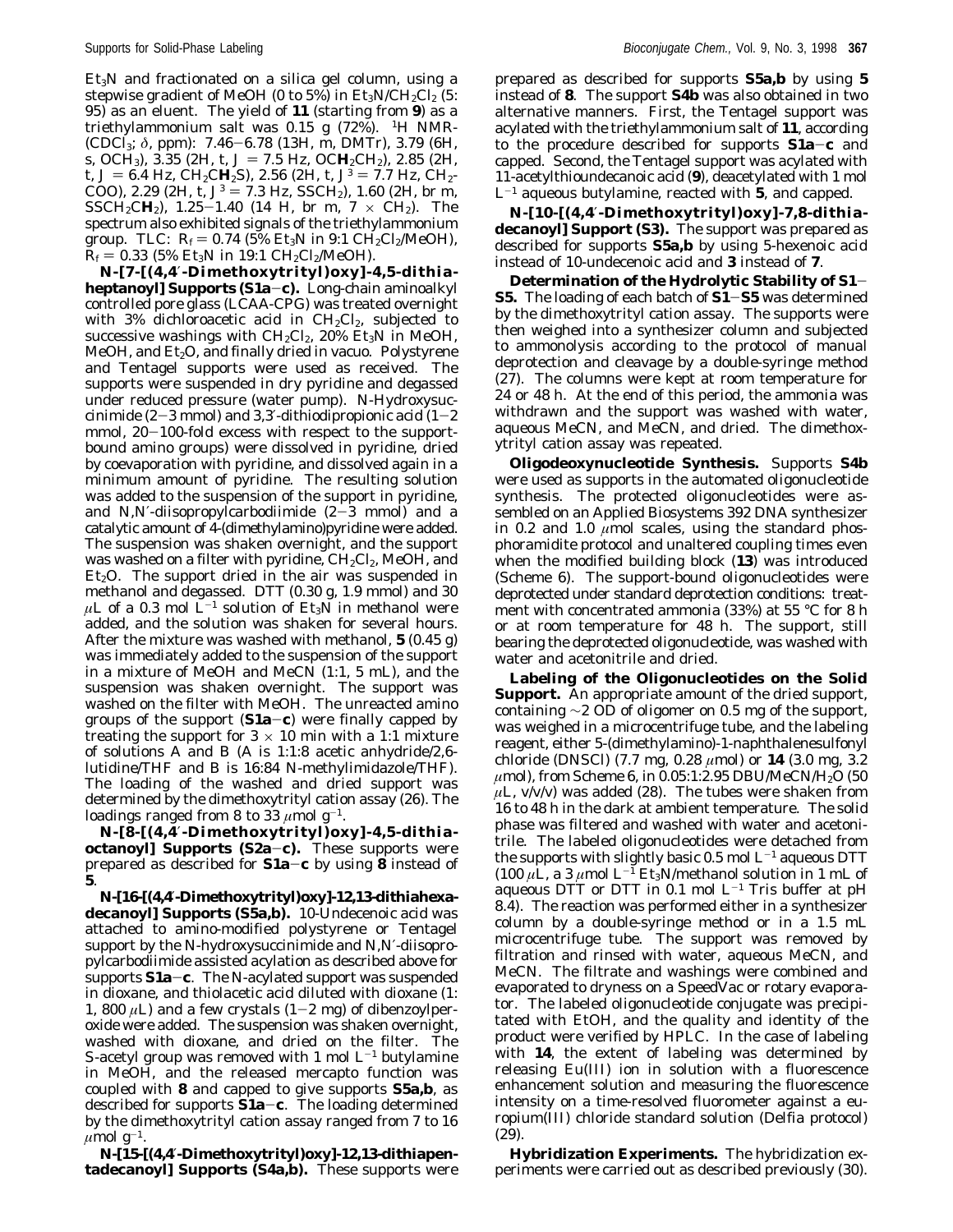#### **Scheme 2***<sup>a</sup>*



*<sup>a</sup>* (i) 3,3′-Dithiodipropionic acid/*N*-hydroxysuccinimide/*N*,*N*′-diisopropylcarbodiimide/Pyr/DMAP; (ii) DTT/MeOH/Et3N; (iii) for **S1a<sup>c</sup>**, **<sup>5</sup>**/MeOH/MeCN; for **S2a**-**c**, **<sup>8</sup>**/MeOH/MeCN. DTT, 1,4-dithio-D,L-threitol; DMAP, *<sup>N</sup>*,*N*-(dimethylamino)pyridine.

**Table 1. Results of the DMTr Cation Assay of the Supports before and after Hydrolysis**

| Symbol           | <b>Support</b><br>material | Linker structure                                              | loading before $NH_{3}$ -<br>treatment µmol/g | loading after<br>$NH3$ -treatment<br>$\mu$ mol/g<br>(% of original) | treatment<br>time/h |
|------------------|----------------------------|---------------------------------------------------------------|-----------------------------------------------|---------------------------------------------------------------------|---------------------|
| S1a              | Polystyrene                | $\overline{\mathcal{O}}\rightarrow N^2$ s <sup>S</sup> od MTr | 7.9                                           | 5.4 (68)                                                            | 24                  |
| S1b              | Tentagel                   | 55                                                            | 33                                            | 15(45)                                                              | 24                  |
| S1c              | <b>CPG</b>                 | $\overline{2}$                                                | 13                                            | 3(23)                                                               | 24                  |
| S2a              | Polystyrene                | $\overbrace{\bigoplus_{n=1}^{n}S_{n}}^{S_{n}}$                | 3.2                                           | 2.4(75)                                                             | 24                  |
| S2b              | Tentagel                   | $\overline{2}$                                                | 50                                            | 23(46)                                                              | 24                  |
| S <sub>2c</sub>  | <b>CPG</b>                 | ,,                                                            | 32                                            | 12 (38)                                                             | 24                  |
| S <sub>3</sub>   | Tentagel                   |                                                               | 43                                            | 33(77)                                                              | 48                  |
| S <sub>4</sub> a | Polystyrene                | OHY (h s <sup>s</sup> od mt)                                  | 3.3                                           | 3.8 (100)                                                           | 48                  |
| $S4b^a$          | Tentagel                   | 99                                                            | 14                                            | 13(93)                                                              | 48                  |
| $S4b^b$          | Tentagel                   | "                                                             | 19                                            | 16 (84)                                                             | 48                  |
| S4b <sup>c</sup> | Tentagel                   | 99                                                            | 41                                            | 41 (100)                                                            | 48                  |
| S5a              | Polystyrene                | $\bigoplus_{\beta} \sqrt[n]{s^{s}}$                           | 6.8                                           | 6.3(93)                                                             | 48                  |
| S5 <sub>b</sub>  | Tentagel                   | ,                                                             | 16                                            | 15 (94)                                                             | 48                  |

*<sup>a</sup>* From Scheme 4. *<sup>b</sup>* From Scheme 5, route A. *<sup>c</sup>* Scheme 5, route B.

#### RESULTS AND DISCUSSION

**Synthesis of the Supports.** Solid supports **S1** and **S2** were prepared as depicted in Scheme 2. Accordingly, the amino functions of polystyrene, Tentagel, and LCAA CPG supports were first acylated with 3,3′-dithiodipropionic acid; the disulfide bond was reductively cleaved with DTT, and the released mercapto function was reacted with either 2-[(4,4′-dimethoxytrityl)oxy]ethyl 2-pyridyl disulfide (**5**; supports **S1a**-**c**) or 3-[(4,4′-dimethoxytrityl)oxy]propyl 2-pyridyl disulfide (**8**; supports **S2ac**). The loadings determined by the dimethoxytrityl cation method are listed in Table 1. The 2-pyridyl disulfide-activated *ω*-[(4,4′-dimethoxytrityl)oxy]thiols, **5** and **8**, were prepared from 2-mercaptoethanol and bis- (3-hydroxypropyl) disulfide, as described in Scheme 3.

The rest of the supports employed (**S3**-**S5)** were obtained via initial acylation with *ω*-alkenoic acid, followed by radical addition of thiolacetic acid to the terminal double bond (*31*) (Scheme 4). The *S*-acetyl group was then removed by aminolysis with butylamine, and the released mercapto group was reacted with **5**. The Tentagel-based support **S4b** was also prepared in two alternative manners shown in Scheme 5. First, the disulfide linker (**11**) was synthesized in solution and attached to the amino-modified Tentagel by an Nacylation assisted by *N*,*N*-diisopropylcarbodiimide, *N*hydroxysuccinimide, and 4-(dimethylamino)pyridine. Second, 11-(acetylthio)undecanoic acid (**9**) was prepared by radical addition in solution, and only the aminolysis and coupling with **5** were performed on the support (for the loadings, see Table 1).

**Hydrolytic Stability of the Disulfide-Tethered Supports (S1**-**S5).** To evaluate the applicability of the supports in machine-assisted oligonucleotide synthesis, they were subjected to ammonolysis. According to the standard protocol, the base moiety protections are removed by treating the support-bound oligomer with concentrated aqueous ammonia for 48 h at room tem-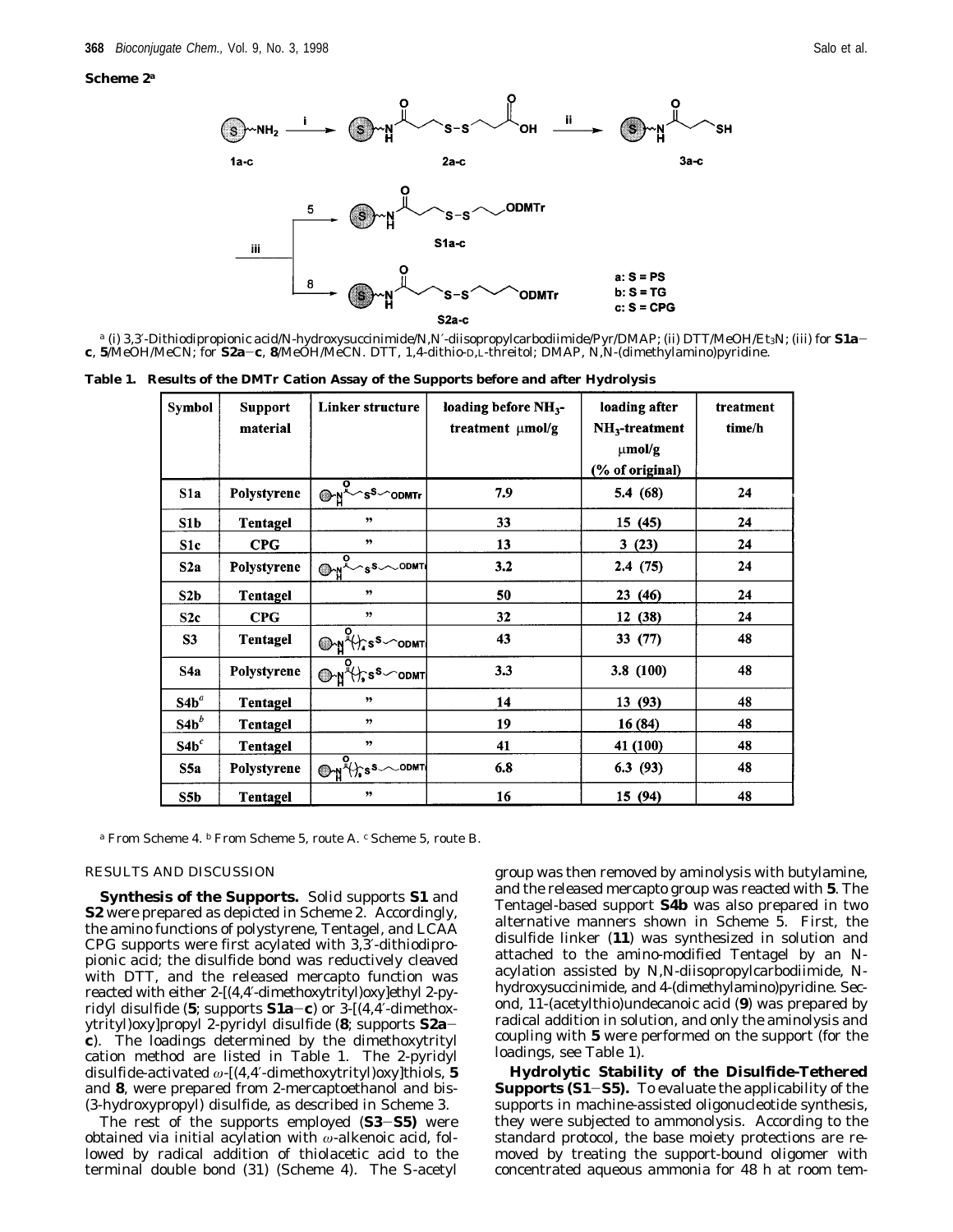

*<sup>a</sup>* (i) Bis(2-pyridyl) disulfide/MeOH/Pyr; (ii) DMTr-Cl/Pyr; (iii) DTT/MeOH/Et3N.

#### **Scheme 4***<sup>a</sup>*



*<sup>a</sup>* (i) *N*-Hydroxysuccinimide/*N*,*N*′-diisopropylcarbodiimide/Pyr/DMAP; (ii) CH3COSH/dioxane/dibenzoylperoxide; (iii) 1 M *n*-BuNH2/ MeOH; (iv) for **S3b** and **S4a,b**, **5**/MeOH/MeCN; for **S5a,b**, **8**/MeOH/MeCN.

**Scheme 5***<sup>a</sup>*



<sup>a</sup> (i) CH<sub>3</sub>COSH/dioxane/dibenzoylperoxide; (ii) aqueous MeNH<sub>2</sub>/ MeOH; (iii) **5**/MeOH/Pyr; (iv) *N*-hydroxysuccinimide/*N*,*N*′-diisopropylcarbodiimide/Pyr/DMAP; (v) 1 M *n*-BuNH2/MeOH; (vi) **5**/MeOH/Pyr.

perature or for 8 h at 55 °C. We applied the doublesyringe method for 24-48 h at room temperature. Table 1 records the dimethoxytrityl loadings before and after this ammonolysis. These results indicate that the material of the support is of considerable importance. The loading of the CPG supports, **S1c** and **S2c**, decreased dramatically during the ammonolysis, which in all likelihood may be attributed to partial dissolution of glass.

**Scheme 6. Structures of the Modified Phosphoramidite 13 and the Photoluminescent Lanthanide Chelate 14**



Another important factor appears to be the length of the linker molecule; the resistance to ammonolysis increases with the length of the hydrocarbon chain connecting the disulfide group to the carbonyl carbon of the linker. Supports containing a dimethylene bridge are considerably more labile than those containing a nonamethylene bridge. This difference in stability is most clearly seen with the Tentagel-based supports **S2b** and **S5b**. Evidently, the carbonyl function and the disulfide group must be separated by at least three carbon atoms to prevent  $\beta$ -elimination. The distance between the disulfide linkage and the dimethoxytrityloxy group seems to be of lesser importance.

**Synthesis of Oligonucleotides on Supports.** A model sequence of  $T_6$  was synthesized on those supports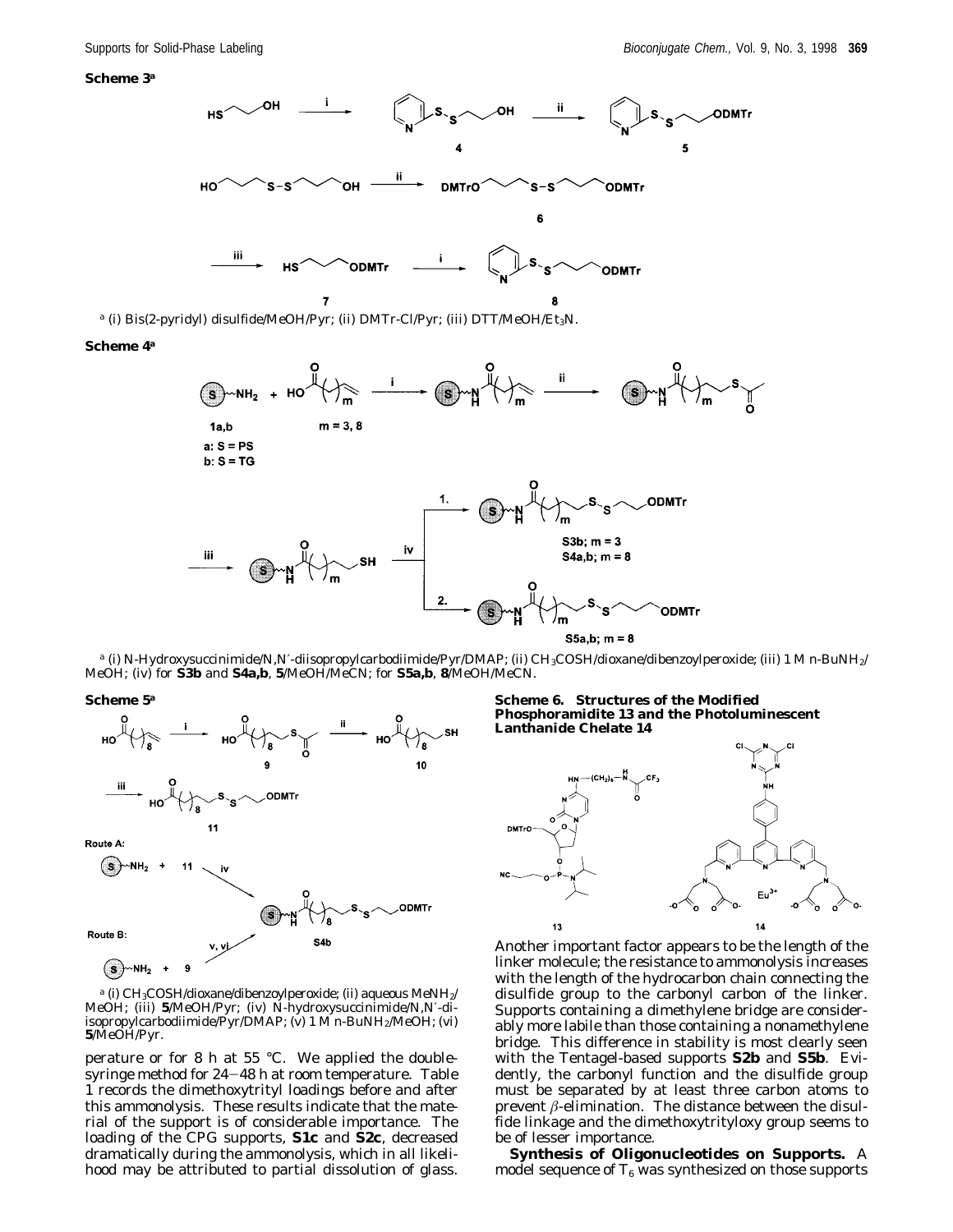that showed considerable resistance toward ammonolysis. The support-bound oligos were then subjected to ammonia treatment, and after 48 h the ammonia was washed from the supports and collected. These washings were then investigated by ion-exchange HPLC. The oligonucleotide that remained bound to the support was finally released with DTT under mildly basic conditions. The oligomer content of the washings was again determined by HPLC. The general conclusion of these studies was that assembly of an oligonucleotide on the deprotected hydroxy function of the supports still decreased the stability of the disulfide bond toward ammonolysis. Support **S4b**, in particular the batches obtained by route B in Scheme 5, exhibited the desired properties and was selected for further studies. More than 85% of the assembled oligomer remained bonded to the support after ammonolysis and could be released in 84% yield by subsequent reductive cleavage. Furthermore, the released oligomer was more homogeneous than with the other supports tried.

Support **S4b** prepared by route B in Scheme 5 was used to assemble a 15-mer oligonucleotide, 5′-d(GAA-CATCATGGTCGT)-3′, and ammonolyze it in the dimethoxytrityl-on mode. According to RP HPLC, 10% of the full-length tritylated sequences were released during ammonolysis and 90% by the DTT treatment. The latter treatment also resulted in cleavage of the *O*-(2 mercaptoethyl) from the 3′-terminal phosphate group of the released oligomer. This reaction has been suggested to proceed by an intramolecular nucleophilic displacement of the phosphate group by the mercapto function (*32*). That this really happened under the conditions employed was verified by comparing a  $dT_6$  sequence prepared on **S4b** to an authentic sample of 3′-phosphorylated  $dT_6$  synthesized on a commercially available universal solid support producing oligonucleotide 3′ phosphates. These two materials exhibited identical retention times on ion-exchange HPLC, and when coinjected, gave only a single peak.

**Labeling of Oligodeoxyribonucleotides on the Support.** The labeling experiments were carried out with an 18-mer sequence,  $5'$ -d $(X_2$ ATATCATCTTTGGTGT)-3', assembled on **S4b**  $[X = N^4-(6\text{-aminohexyl})-2'\text{-deoxy-}$ cytidine] (*33*). The synthesis gave an average stepwise yield of 99%, calculated by the dimethoxytrityl cation release after the ammonia treatment. The free aliphatic amino groups of the 5′-terminal *N*4-aminoalkylated cytosine bases were labeled either with a prompt fluorophor, 5-(dimethylamino)-1-naphthalenesulfonyl chloride, or a dichlorotriazine derivative of a photoluminescent europium(III) chelate. The appropriate labeling reagent was dissolved in a minimum amount  $(50 \mu L)$  of a mixture of DBU [1,8-diazabicyclo(5,4,0)undec-7-ene], water, and MeCN  $(0.05:1:2.95 \text{ v/v/v})$  and added to 0.5 mg of support-bound oligo (∼2 OD) in a microcentrifuge tube. After incubation for 16 h in a shaker, the excess of the reagents was washed, and the support-bound, labeled oligonucleotides were released into solution with dithiothreitol. An ethanol precipitation of the oligonucleotides gave a DTT-free fraction of the labeled oligonucleotide. The extent of labeling of this oligonucleotide conjugate was determined according to the Delfia protocol (*29*). Accordingly, the europium(III) ion was released in solution and quantified against europium chloride standards. The amount of oligonucleotide was determined spectrophotometrically at 260 nm. The extent of labeling was 1.6, *i.e.*, about 80% of the theoretical value, 2. The presence of the prompt fluorophor (dansyl) was, in turn, verified by measuring the UV spectrum of the ethanol-



**Figure 1.** Sandwich hybridization on microparticles bearing a sequence complementary to labeled oligonucleotide. The fluorescence signal is measured from one particle as a function of target molecules added to the hybridization reaction mixture. A comparison of in-solution labeled oligo containing five chelates per molecule (line with squares) and solid-phase labeled oligo (maximum of two chelates per oligo) (line with triangles).

precipitated labeled oligo against water. The observed ratio of the absorbance at 360 nm (DNS moiety) and at 260 nm (base moieties) agreed with the almost theoretical extent of labeling. Additionally, the presence of a DNS oligoconjugate was verified with RP HPLC.

**Hybridization Properties of the Multilabeled Oligonucleotides.** The identity of the oligomer conjugate derived from the photoluminescent europium chelate was further verified by performing two parallel hybridization assays by the previously reported technique based on time-resolved fluorescence detection on microparticles (*30*). In one of the experiments, an oligonucleotide conjugate prepared in the present work was used. The signal intensity was then compared to that observed when an oligomer labeled previously in solution was used in the same assay (*30*). As seen from Figure 1, the ratio of the two sets of signals is consistent with the determined extent of labeling.

In summary, the methodology described in the present paper allows preparation of satisfactorily pure oligonucleotide 3′-monophosphates labeled with a photoluminescent europium chelate to the amino groups of *N*4- (aminoalkyl)cytosine residues. The chain assembly and labeling take place on a single solid support, and the resulting conjugate may be purified simply by washing, release in solution, and precipitation with ethanol.

## ACKNOWLEDGMENT

The polystyrene and Tentagel particles were a generous gift of Dr. Alex Andrus (Applied Biosystems Inc.). The photoluminescent europium chelate was prepared in the Laboratory of Wallac Oy (Turku, Finland) by Dr. Veli-Matti Mukkala. The authors also thank Mr. Harri Hakala, M.Sc., for the hybridization measurements. Financial support from the Research Council for Natural Sciences, the Academy of Finland, is gratefully acknowledged.

#### LITERATURE CITED

- (1) Saiki, R., Gelfand, D. H., Stoffel, S., Scharf, S. J., Higuchi, R., Horn, G. T., Mullis, K. B., and Erlich, H. A. (1988) Primer directed enzymatic amplification of DNA with a thermostable DNA polymerase. *Science 239*, 487-491.
- (2) Pochet, S., Huynh-Dinh, T., and Igolen, J. (1987) Synthesis of DNA fragments linked to a solid support. *Tetrahedron 43*, <sup>3481</sup>-3490.